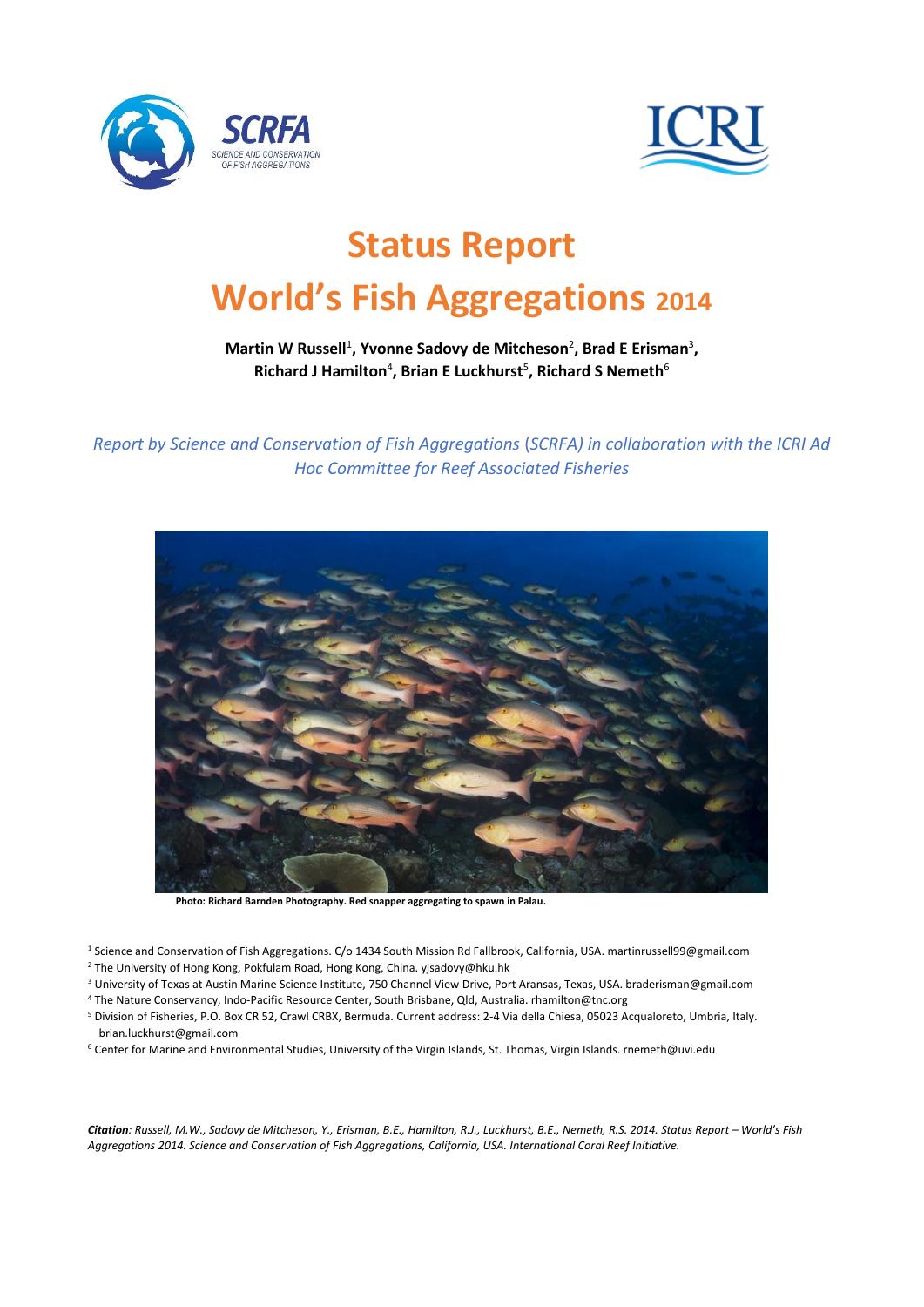# **Acknowledgements**

Many people have provided input into the development, design and data entry of the SCRFA Database from which this Status Report has been produced. The Database was instigated by the SCRFA Board of Directors in 2000, with significant development since 2002. A special thanks is due to Leath Muller who has spent countless hours developing and maintaining the Database. At the time of writing, 888 records had been entered, and we wish to especially thank those who, in addition to the authors of this report, entered data: Andy Cornish, Rachel Wong, Ken Lindeman, Tom TinHan, Melita Samoilys, Joy Lam, Liu Min, Jan Robinson, David Williamson, Pat Colin, Michael Domeier, Terry Donaldson, Janet Gibson and Shaun Kadison. Thanks to the ICRI Secretariat for facilitating the launch of this Report at the 29<sup>th</sup> ICRI General Meeting in Okinawa, Japan in October 2014. Photos used in this Report were kindly provided by Richard Barnden, Tony Wu and Walt Sterns.

# **Executive Summary**

Many coral reef fish species that have long been important for food and livelihoods reproduce by gathering in large, concentrated and predictable spawning aggregations. Particularly over the last two decades, these have become the target of expanding fishing pressure. Yet we are only recently beginning to understand their value to coral reef health, fishing communities and their vulnerability to fishing.

An analysis of 888 records of fish spawning aggregations for over 200 species from 44 families in 52 countries has revealed important information for science and management of fish aggregations and the fisheries they support. The records are maintained in a global web-based database managed by *Science and Conservation of Fish Aggregations* (SCRFA).

Currently over a quarter of the records show a declining trend in numbers of fish aggregating, and alarmingly 4% are documented as having disappeared entirely. Despite the limited information available on the level of management and monitoring of these aggregations, current information suggests that only about 35% have some form of management in place such as marine protected areas or seasonal protection from fishing, and only about 25% have some form of monitoring. Four case studies on the effectiveness of management of aggregations are provided for red hind in the tropical western Atlantic, square-tailed coral grouper in Melanesia, three species of grouper in Palau and Pohnpei, and white seabass in eastern Pacific.

This *Status Report* provides the current status based on the best available information for fish spawning aggregations globally. Additional records are needed on a range of species from more locations around the world to further understand aggregating species and exploitation of aggregations.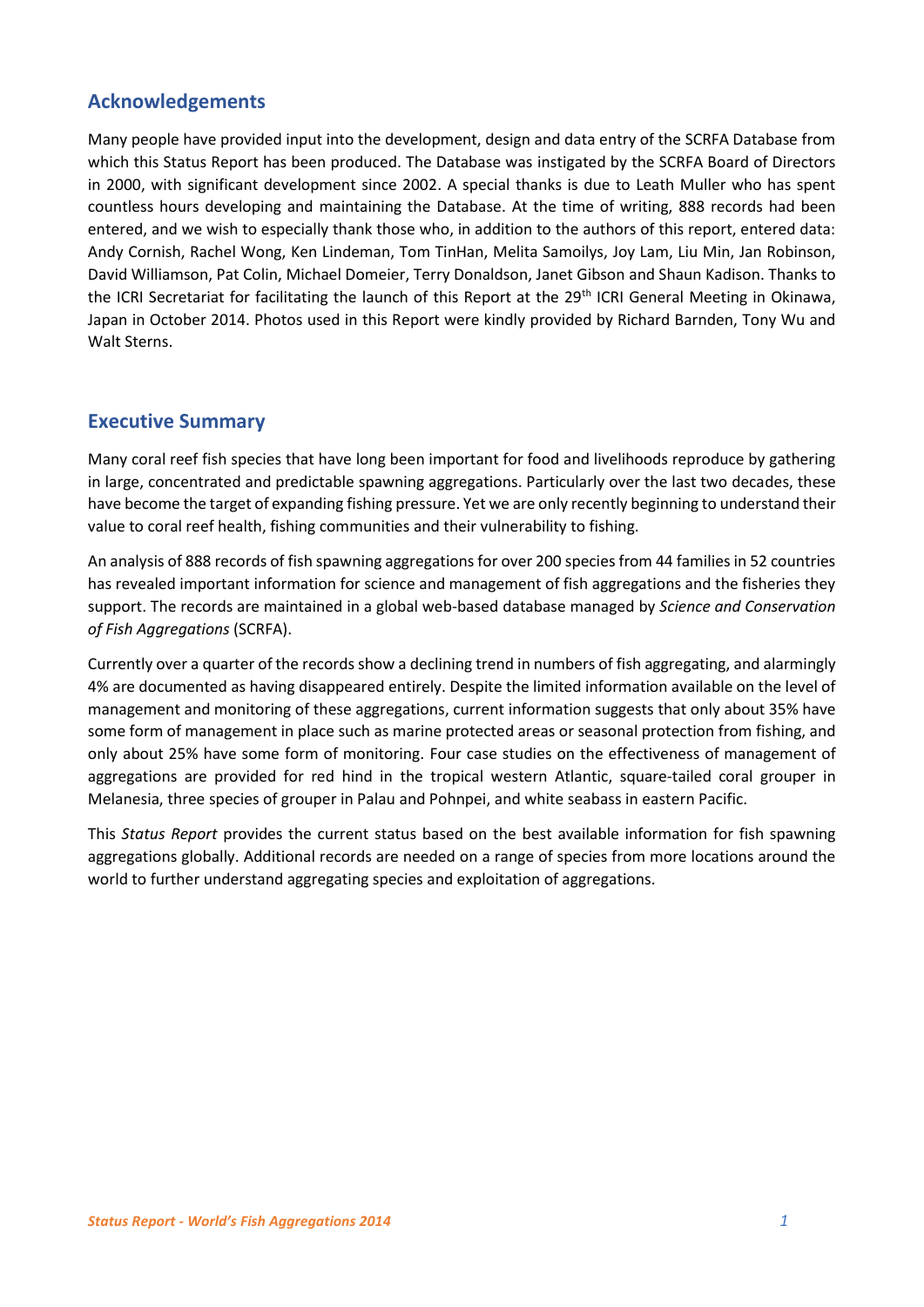## **Introduction**

At the 2013 ICRI General Meeting in Belize City, the ICRI Ad Hoc Committee on Coral Reef Associated Fisheries identified several key activities focussed on ensuring that fish aggregations are routinely considered in coral reef management planning. One output from these activities is a status report on the information currently available on fish aggregations globally.

This *Status Report – World's Fish Aggregations 2014* has been produced from information compiled and publicly available on-line in the *SCRFA Fish Aggregation Database*. The objective of this Report is to show the current state of knowledge and status of fish aggregations, to raise awareness about science and management of fish aggregations, and to demonstrate the urgent need to ensure that fish aggregations are included in coral reef management planning.

Dissemination of this Report will help engage countries and organisations in key issues about fish aggregations. This Report encourages workers to contribute information to the SCRFA Database, filling data gaps on fish aggregations globally concerning their status, management and relevant traditional knowledge. We also highlight the need for further research on fish aggregation locations and seasons to improve knowledge of their role in fisheries and explore means to protect them to contribute to the sustainability of fisheries that focus on aggregating species.

Comprehensive information about fish aggregations, including references, educational materials, short films and the SCRFA Database can be found at [www.SCRFA.org.](http://www.scrfa.org/) A recent and highly relevant publication on fish aggregation science and management is a book entitled *Reef Fish Spawning Aggregations: Biology, Research and Management*, by Sadovy de Mitcheson, Y. and Colin, P.L. (Eds.), published in 2012 in the Fish & Fisheries Series by Springer Science & Business Media.

# **What are Fish Spawning Aggregations?**

A fish spawning aggregation is a grouping of a single species of fish that has gathered together in greater densities than during non-spawning times, with the specific purpose of reproducing. Typically such aggregations form at the same place(s) at approximately the same time(s) each year.

The timing of aggregation for a particular species at a particular location tends to be consistent, which makes them predictable; once they have been discovered, the aggregations are easy to find again at the same time(s) and place(s) each year. This can be a serious problem when fishing is not controlled and fishing effort too high to be sustained. For example, many spawning aggregations of the Nassau grouper (*Epinephelus striatus*) in the Caribbean have decreased or been eliminated largely, scientists believe, as a result of uncontrolled fishing on the aggregations. The declining population status of this species throughout its range led to it being included on the IUCN Red List of threatened flora and fauna in 2003 (Cornish and Eklund, 2003), and it is the first commercial reef fish being considered for the United States Endangered Species List. In response, the Western Central Atlantic Fishery Commission is developing a regional plan for management and conservation of fish species that aggregate to spawn, in particular the Nassau grouper.

The best-known examples of reef fish aggregations are for species of Epinephelidae (groupers) and Lutjanidae (snappers), but many Acanthuridae (surgeonfishes), Siganidae (rabbitfishes), Scaridae (parrotfishes), Labridae (wrasses) and other species also aggregate to spawn. There is a great deal of variability among different species in the dynamics of aggregation formation. For instance, spawning aggregations of some small wrasses may consist of just ten individuals travelling short distances from their home ranges to spawning sites (resident aggregations). At the other end of the spectrum, some snappers and large groupers such as two-spot red snapper (*Lutjanus bohar*) and goliath grouper (*Epinephelus itajara*), (Fig 1) may travel tens to hundreds of kilometres to form aggregations of hundreds to thousands of fish (transient aggregations)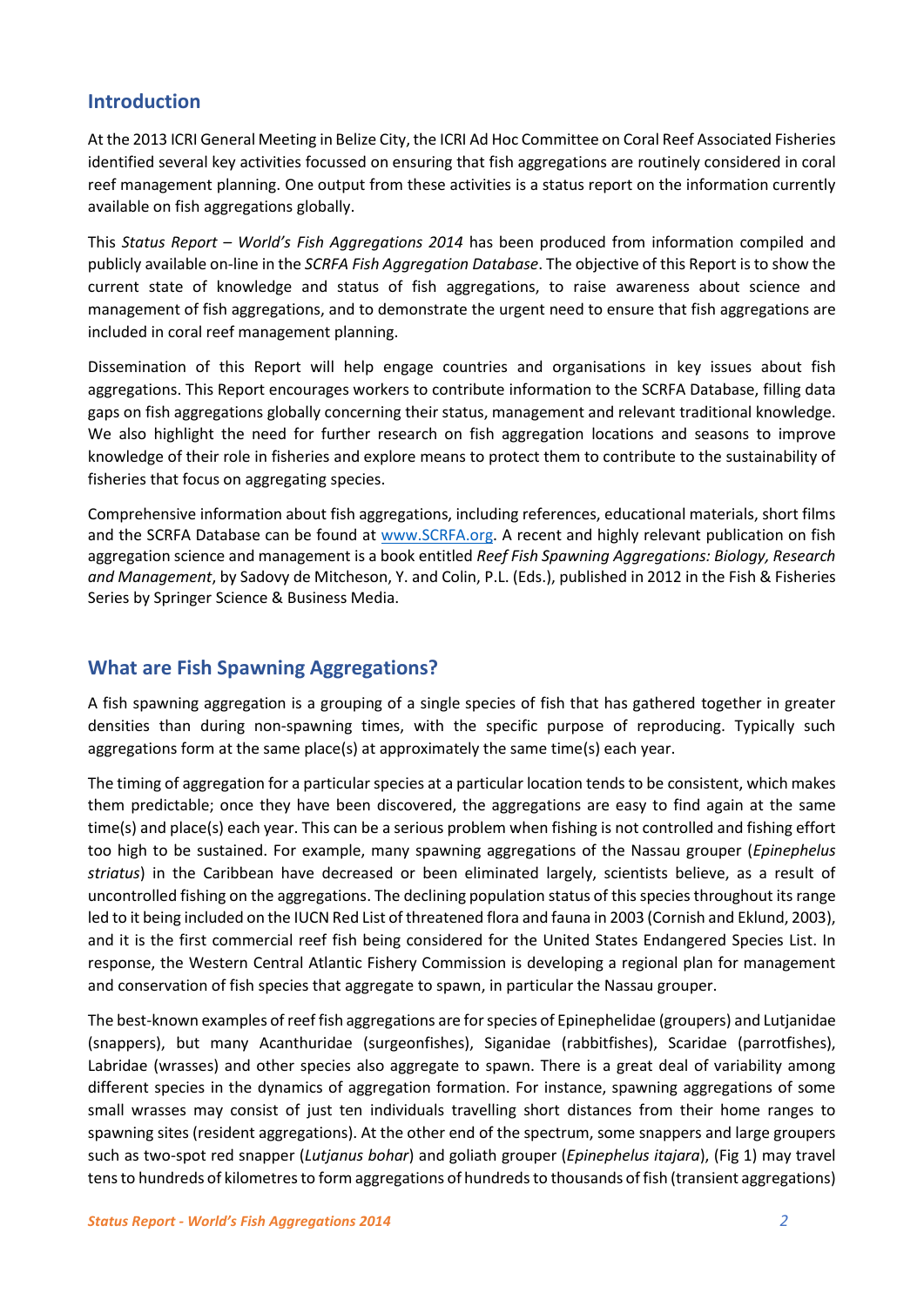at specific sites. The coral grouper (*Plectropomus leopardus*) is somewhere between these two extremes, and typically forms many small aggregations of up to a few hundred fish during the spawning season. Surgeonfishes, rabbitfishes and emperors (Lethrinidae) are known to gather in their thousands, while humphead wrasse (*Cheilinus undulatus*) form small groups of a few to hundreds of fish at most.



**(a)** *Photo: Tony Wu* **(b)** *Photo: Walt Sterns* **Fig 1. (a) Two spot red snapper aggregating to spawn in Palau, and (b) goliath grouper aggregating to spawn in Florida.**

The duration of a spawning aggregation, or the number of times a species aggregates during its annual spawning season, varies markedly across species and also to some extent geographically. Some parrotfishes, surgeonfishes and small species of wrasse aggregate almost daily, or at least regularly, according to the lunar cycle for many months of the year. At the other extreme, certain large groupers such as the Nassau grouper in the Caribbean, and the Indo-Pacific tiger grouper (*E. fuscoguttatus*), aggregate for about a week in each of a few consecutive months annually. There is also variation apparent even within species. The camouflage grouper (*E. polyphekadion*), for example, shows regional variability, forming a few large aggregations in a region, but at different lunar phases in different regions.

Different species associate with different habitat types under a range of oceanographic conditions. In the Indo-Pacific, for example, several species of grouper aggregate in distinct tide-influenced channels that pass through outer reefs leading to the open ocean. Humphead wrasse form smaller aggregations at multiple locations along outer reef slopes with spawning occurring according to tidal cycles. For some species, especially in the tropical western Atlantic, prominent features along outer reef slopes such as promontories are used as spawning sites.

Certain fishes, like rabbitfishes and mullets (Mugilidae) spawn in coastal/lagoon areas after migrating in large numbers along the coast, while fishes like the coral trout assemble on their resident reefs on reef slopes, channels and promontories. Scientists do not know why there is such a diversity of spawning sites and why different species select one over another, although many hypotheses have been proposed.

## **Management Challenges**

Fishing aggregations is a challenge for fisheries managers because these concentrations of fish make it much easier for fishers to catch greater numbers than at other times of the year when the fish are not aggregated. Fishers typically discover aggregations before researchers and fishery officers do and, in most areas, controls on fishing are slow to implement and difficult to enforce. If too many fish are removed, aggregations may cease to form and this can happen within a few years of discovery; there is no evidence that aggregations, once decimated, can reform. This is possibly because young fish learn from older fish where to spawn, and if few or no older fish remain, that knowledge is lost. Such 'cultural' transmission of information has been experimentally demonstrated in relation to fish migration routes, so is certainly a possibility. It is also possible that fishing aggregations can disrupt reproductive behaviour of the fish, as has been shown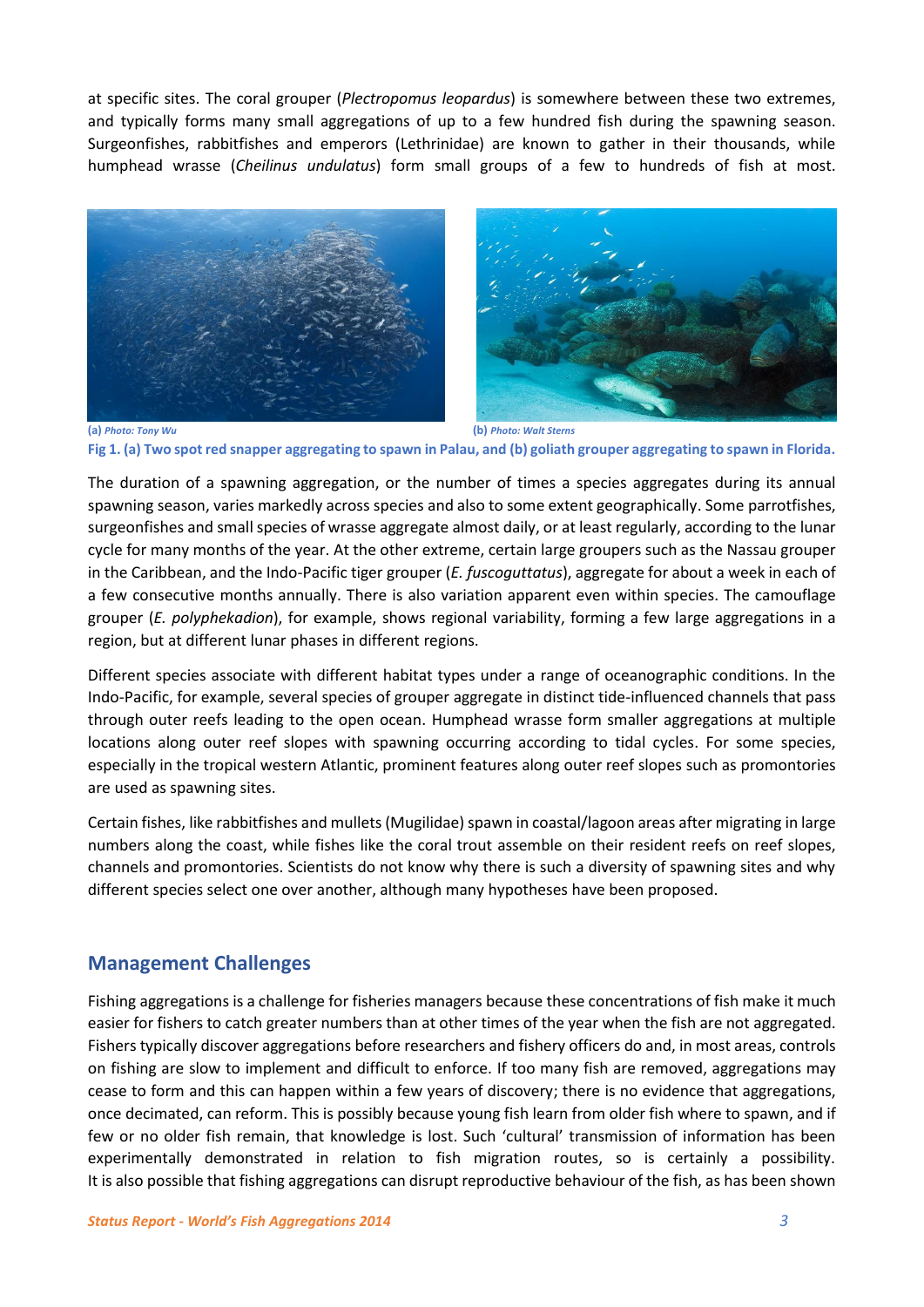in cod (Gadidae). Most importantly, the loss of spawning aggregations seriously compromises reproduction, which leads to loss of important and valuable fisheries, and affects the health and resilience of coral reefs.

A key example of a once massive aggregation that was fished to extinction is at Cat Cay in the Bahamas. In 1971, C. Lavett-Smith was told about this site by local fishers and observed a single aggregation of Nassau grouper that he estimated to contain between 30,000 – 100,000 fish. He was one of the first scientists to document a spawning aggregation in the water. People had fished this aggregation for decades and when only a few fishers were involved, annual catches were evidently sustained. However, once the number of fishers increased, and in the absence of management, the aggregation was fished to extinction. SCRFA resurveyed the site and interviewed local fishers in 2013, sadly determining that the aggregation no longer exists, and its status is now classed as "Gone".

Although there is currently a lack of effective management globally for aggregations, there has been progress by governments and conservation groups towards better management. For example, seasonal bans on fishing for a variety of groupers have been established in Bermuda, Bahamas, Brazil, Mexico, Palau, Philippines and United States. Catching and selling groupers and/or snappers during their reproductive season is prohibited in several countries including the Bahamas, Puerto Rico and US Virgin Islands. Some spawning sites for groupers and snappers have been declared as marine reserves in an increasing number of locations, including Australia, Belize, Cayman Islands, Melanesia, Palau, Pohnpei, Puerto Rico and US Virgin Islands. We have selected four of the above examples as management case studies (Appendix 1): 1) red hind - tropical western Atlantic; 2) square-tailed coral grouper – Melanesia; 3) square-tailed coral grouper, camouflage grouper and brown marbled grouper – Palau and Pohnpei; and 4) white seabass - eastern Pacific.

## **SCRFA's Fish Aggregation Database**

*SCRFA's Fish Aggregation Database* holds extensive information on the world's fish aggregations, including spatial and temporal characteristics and the current status according to published and unpublished literature, natural history accounts, traditional knowledge and field research. The Database currently holds 888 records for over 200 species of fish from 44 fish families in 52 countries. Most records are for Epinephelidae (groupers) and Lutjanidae (snappers), with other families that contain several aggregating species being Carangidae, Acanthuridae, Siganidae, Labridae, and Scaridae.

Each record in the Database is for one species at one aggregation site. Hence, if an aggregation site is used by multiple species, each species has a separate record. The Database contains key parameters describing the characteristics of an aggregation including location, habitat, lunar and solar phase, fishing gear used, status, management and monitoring.

The Database is publically available on-line, provides an important baseline of current knowledge, and is available for query, reference and additions. The Database establishes a basis for planning, education and research, and for identifying conservation and management needs. We continue to supplement the Database with new records and updated information. Although general aggregation site locations can be viewed per country or using a GIS interface (1 degree grid), detailed site-specific data are not made publicly available to protect sites from additional exploitation and respect confidentiality of traditional knowledge.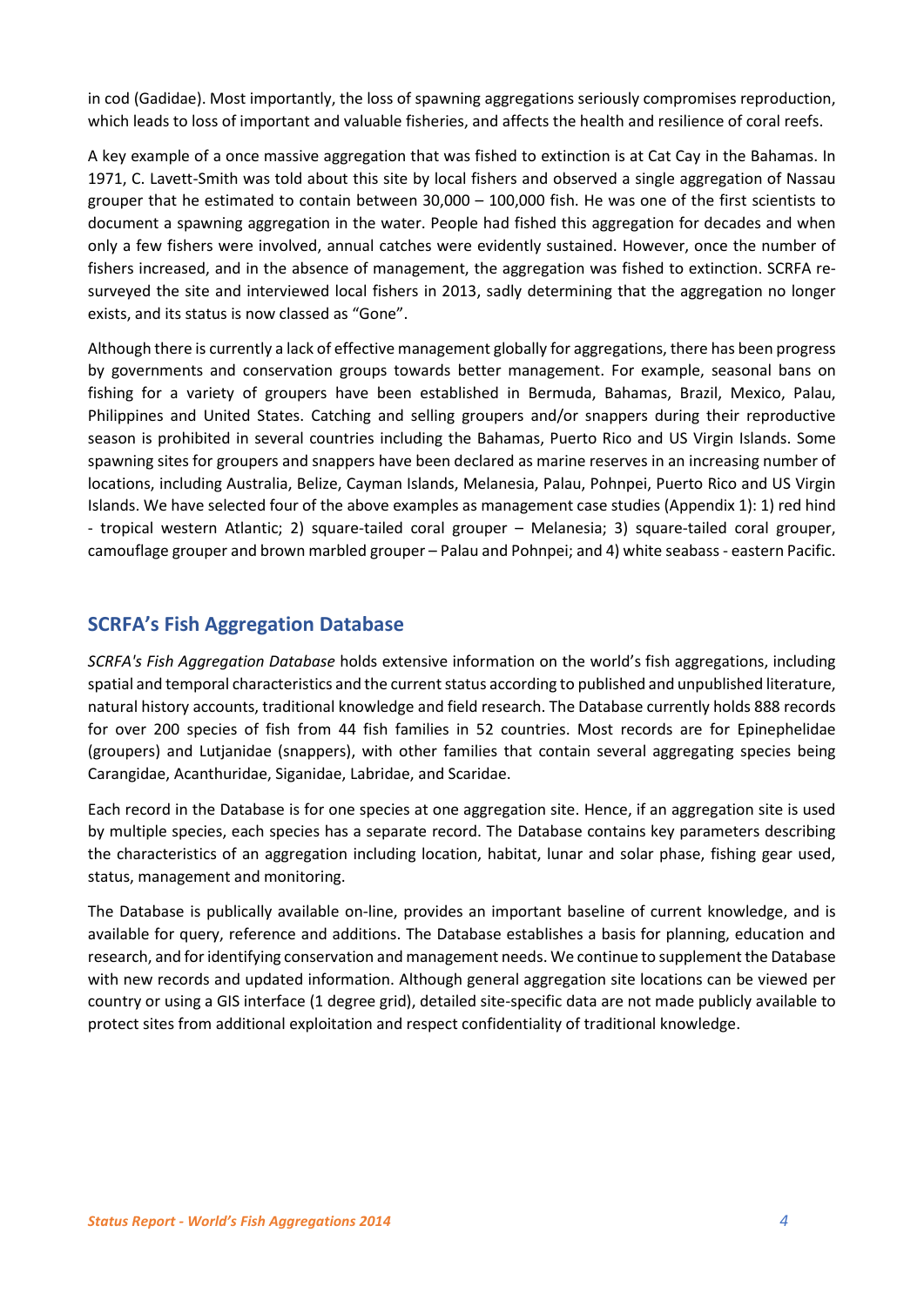## **Status of the World's Fish Aggregations**

There are five status categories for aggregation records in the Database: *unknown, decreasing, gone, increasing*, and *same*. Fig 2 shows the number of records and the status of aggregations for each of the 52 countries. For most of the records the status is unknown. However, and alarmingly, many for which status is known are decreasing, and 4% are documented as having disappeared entirely. To date, we have limited information on the level of management and monitoring, if any, of these aggregations. From these records, we understand that about 35% have some form of management in place such as marine protected areas, seasonal protection from fishing and/or sale, or fisheries harvest controls, and about 25% have some form of monitoring, such as fish counts.



**Fig 2. Status of spawning aggregations based on the SCRFA Database (888 records, 52 countries). Each bar indicates the number of records per country and current status. The insert graph shows the combined status of the world's fish aggregations.**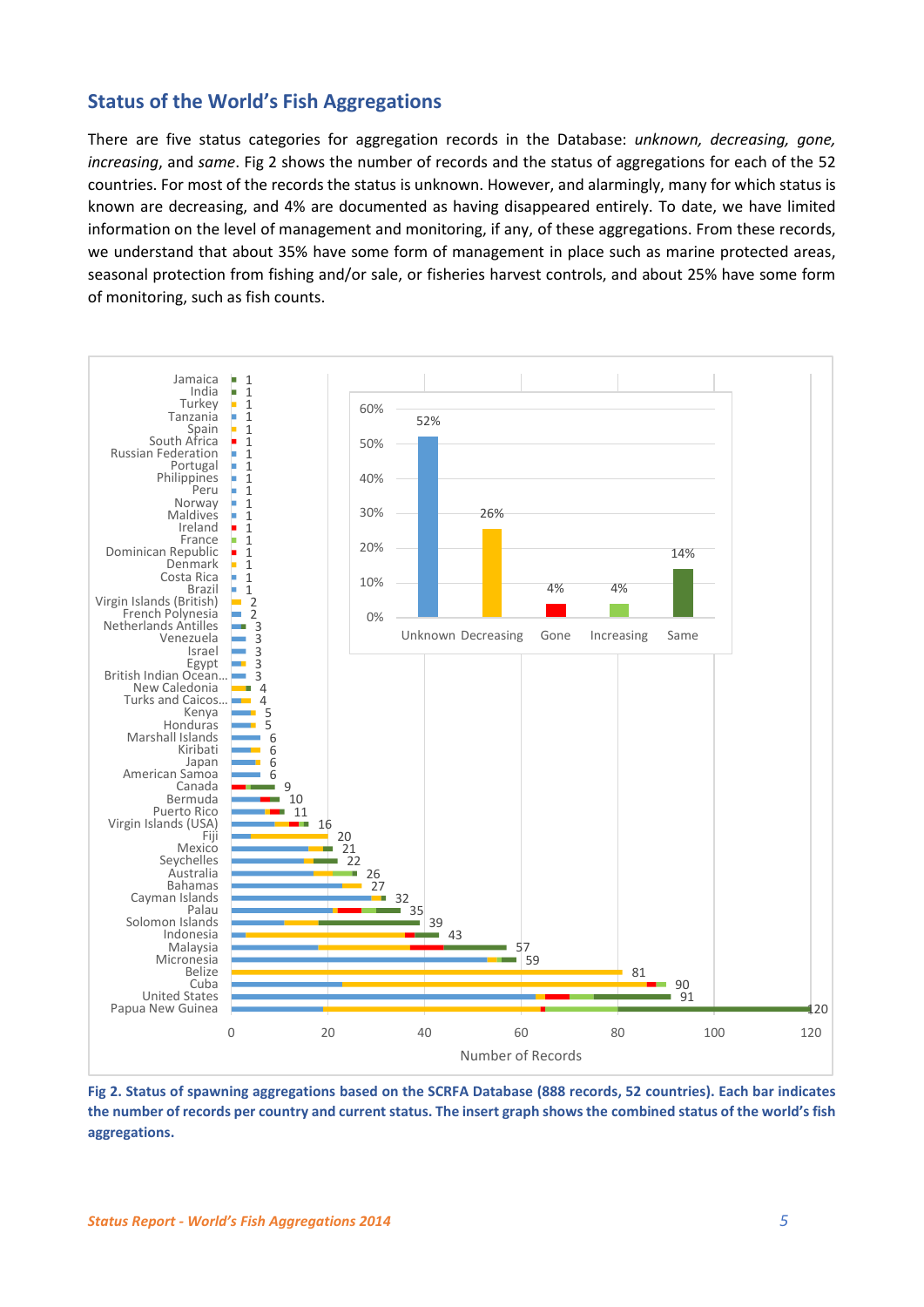Two families dominate the Database; Epinephelidae (groupers) and Lutjanidae (snappers). For each family the current status is shown in Fig 3, with both families showing a similar trend. Almost half of the records have an "unknown" status, about a third of the records show a "decreasing" status, and 5% of the grouper aggregations are recorded as "gone".





Combined for all countries, there are also identifiable trends on when groupers and snappers aggregate. Current information suggests that most aggregations reach their maximum numbers around the full moon at dusk, although this varies regionally. The new moon is more often associated with spawning for many grouper species than for snappers, while snappers are more often known to spawn at night (Fig 4). However, the data are somewhat influenced by high numbers of records of a few species, such as Nassau grouper, and the Database should be referred to regionally by workers interested in further details.





Looking at the data across all countries, groupers and snappers generally aggregate in similar geomorphic habitats such as reef promontories, outer reef slopes (more often recorded for snappers) and drop offs. Reef channels are only recorded for groupers. Further analysis of the data may reveal variation across geographic regions.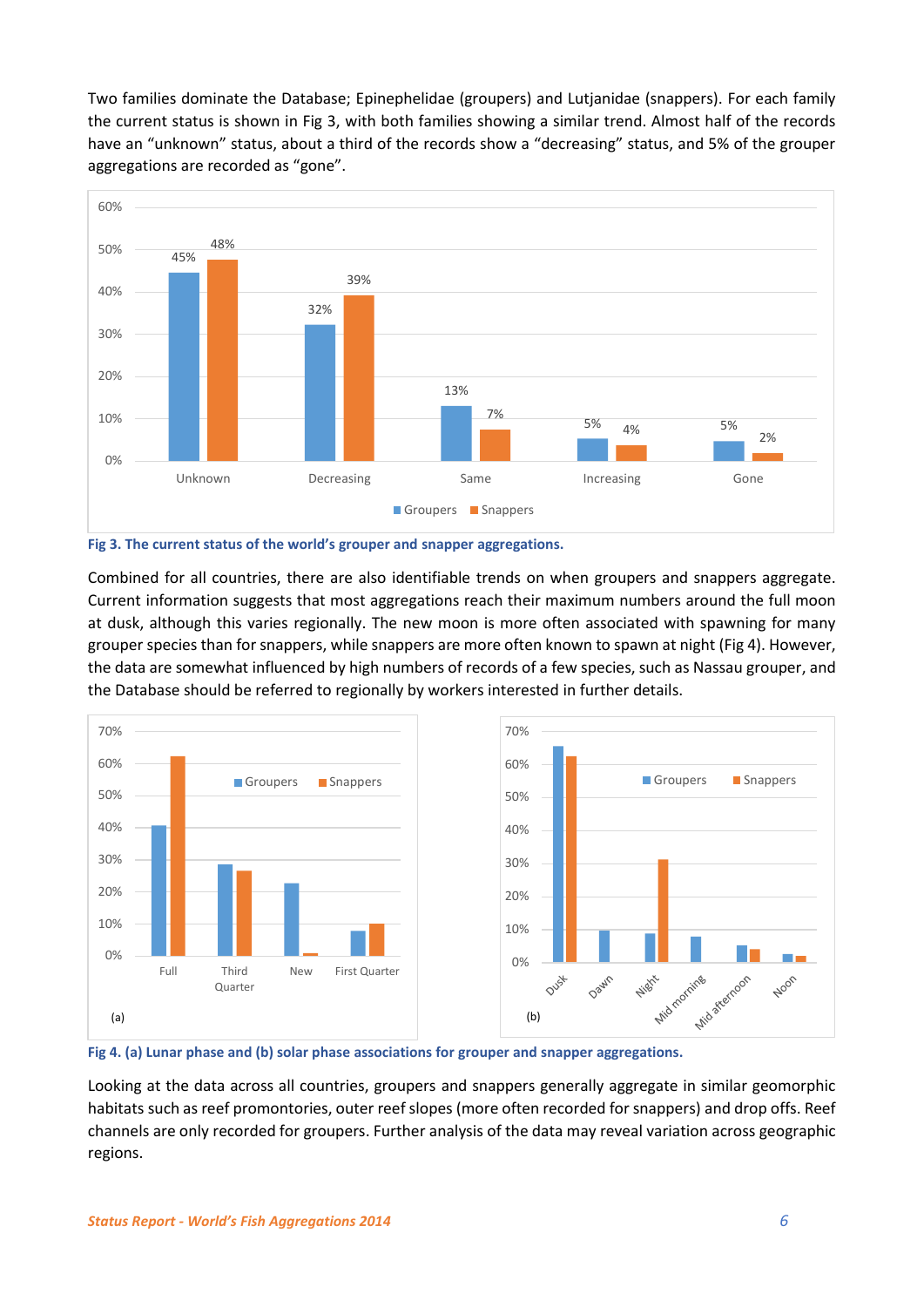The most common type of fishing gear used to target grouper and snapper aggregations is hook and line. Trawling is also used to target snapper aggregations, but not grouper aggregations. Fish traps and spears are used to target both fish families (Fig 5).



**Fig 5. Fishing gears used to target grouper and snapper aggregations.**

# **Conclusions**

Current information, based largely on exploited aggregations and predominantly reflecting reef fishes, especially groupers and snappers, suggests that over a quarter of the world's known fish aggregations(mainly coral reef species) recorded in the SCRFA Database are decreasing and some have actually disappeared. Since these life history events are the only time that many fish species reproduce, it is imperative that action be taken to halt the decline and allow aggregating species to recover their former numbers. Spawning aggregations should be included in fisheries and conservation management planning as a matter of priority.

Appropriate management is needed globally to reduce and control the amount of fishing on aggregations so they can be sustained and thereby sustain many important fisheries, and help ensure healthy and resilient coral reefs. In general, records show that once subsistence fishing of aggregations changes to commercial use, the aggregations should be entirely protected and viewed as sources to help produce and ensure a sustainable fishery. The type of management needed will vary among countries and species, depending on the severity of exploitation, the local social and economic contexts and the fishing gears used. The removal of small numbers of fish may be sustainable in subsistence fisheries but, in most cases, experience has shown that fishing on aggregations even at low levels of fishing effort, requires management.

Addition of information and updates of records in the SCRFA Database on a range of species from more locations around the world would help us to further understand the dynamics, uses and conditions of aggregations. When sufficient additional information is gathered, it is proposed that an updated status report be produced to help inform and guide the better protection and management of these valuable biological events. We encourage contributions to our collective understanding by investigating aggregations and entering data into the SCRFA Database.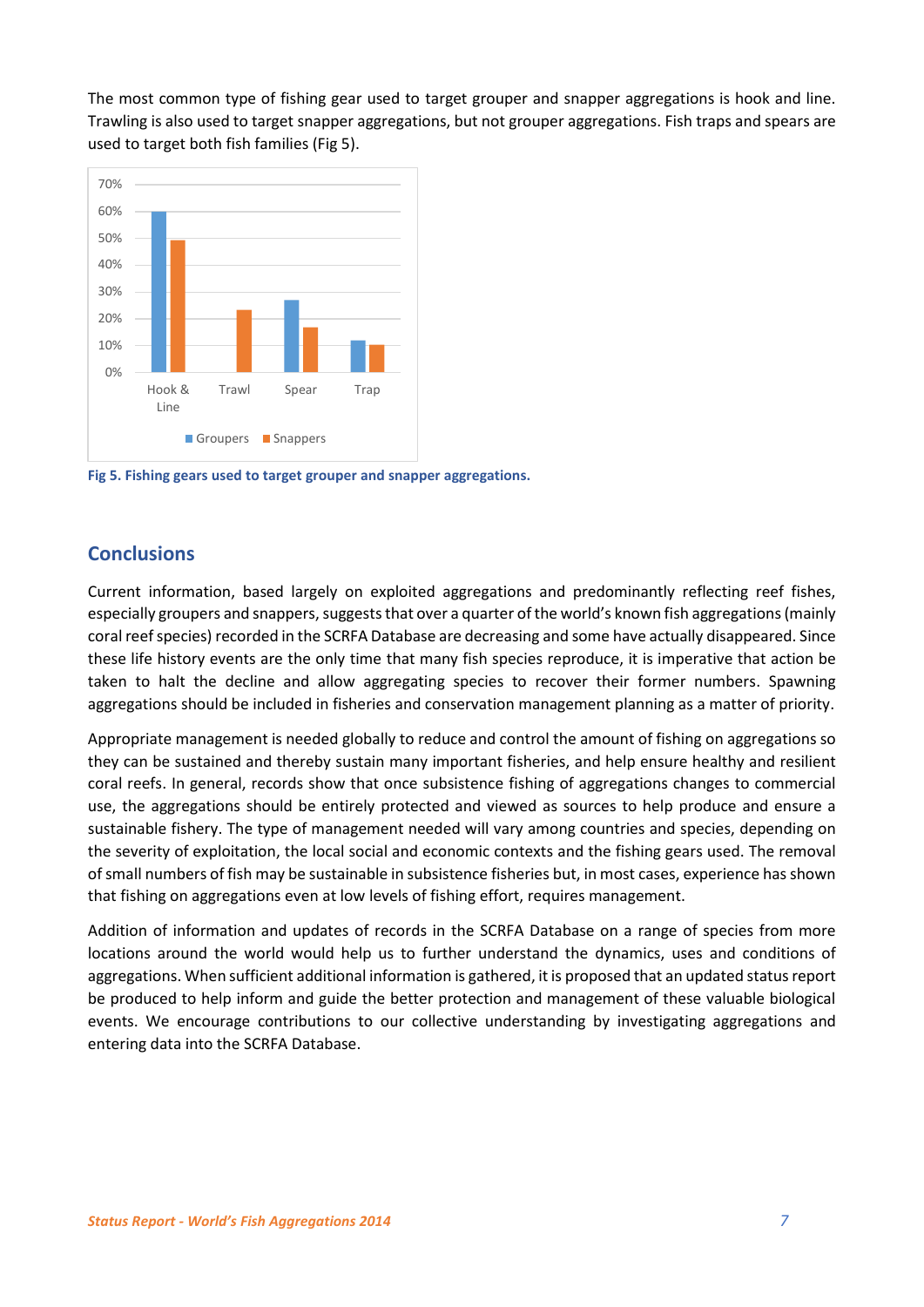## **References**

Cornish, A. & Eklund, A.M. 2003. *Epinephelus striatus*. The IUCN Red List of Threatened Species. Version 2014.3[. www.iucnredlist.org.](http://www.iucnredlist.org/)

Russell, M., and Muller, L. 2014. Want to know about fish aggregations globally? We have a web database. In: Proceedings of the 66th Annual Gulf and Caribbean Fisheries Institute, Corpus Christi, Texas, USA, November 2013.

Sadovy de Mitcheson, Y. and Colin, P.L. (Eds.). 2012. Reef Fish Spawning Aggregations: Biology, Research and Management. Fish & Fisheries Series 35, 371-404. Springer Science & Business Media. <http://www.springer.com/life+sciences/animal+sciences/book/978-94-007-1979-8>

Sadovy de Mitcheson, Y., Cornish, A., Domeier, M., Colin, P.L., Russell, M.W, Lindeman, K.C. 2008. Reef fish spawning aggregations: a global baseline. Conserv. Biol. 22(5):1233–1244.

SCRFA Fish Aggregation Database. 2014. Spawning aggregation database by Science and Conservation of Fish Aggregations. World Wide Web electronic publication[. http://www.scrfa.org](http://www.scrfa.org/)

A comprehensive list of relevant references can be found at: [www.scrfa.org/about-aggregations/publications.html](http://www.scrfa.org/about-aggregations/publications.html)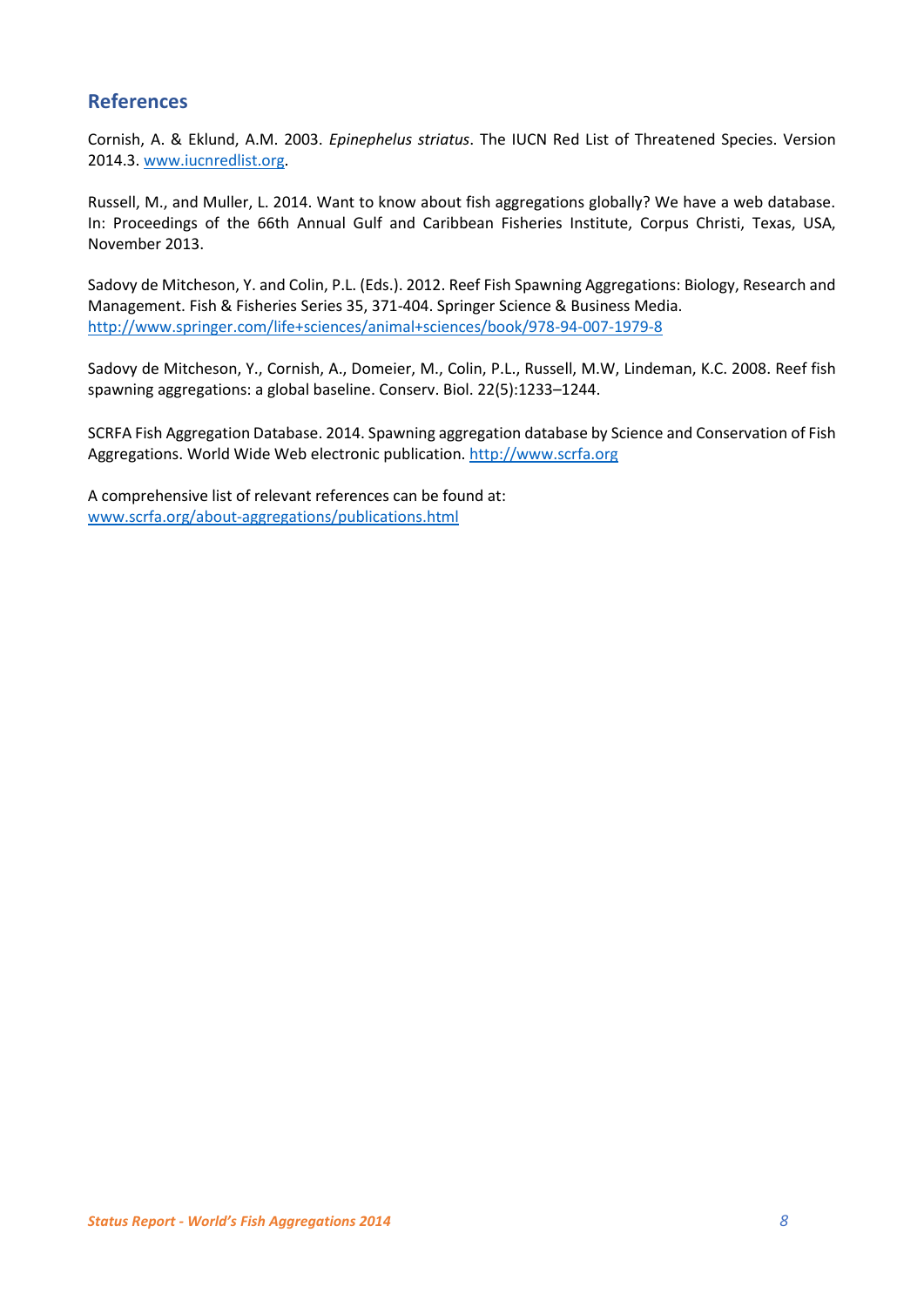# **Appendix 1. Fish Aggregation Management Case Studies**

#### *Case Study 1*

## **Red hind** *Epinephelus guttatus* (grouper) – Tropical Western Atlantic

#### Brian E Luckhurst<sup>5</sup> and Richard S Nemeth<sup>6</sup>

**Issue** - During the mid-1970s to 1980s, throughout most of the Caribbean a rapid decline in red hind landings was documented primarily as a result of heavy fishing pressure at spawning aggregation sites. Fishers asked for protective legislation.

**Response** - In Bermuda (1974), and US Virgin Islands (St. Thomas and St. Croix, 1990's), seasonally protected areas were implemented at aggregation sites. Fishing gear was limited to hook and line only in Bermuda, and a permanent closed area was established at St. Thomas.

**Outcome** - Landings of red hind in Bermuda stabilized, and landings in St. Thomas increased following protection. In both Bermuda and St. Thomas, mean size and abundance of red hind increased significantly, and there has been a sustainable fishery for this species for the past few decades. In contrast, the St. Croix aggregation has continued to decline due to poaching.

**Prognosis**- Very good for Bermuda and St. Thomas. The protection of spawning aggregations and limiting fishing to hook and line only is resulting in a high probability of maintaining a sustainable fishery. Lack of enforcement in St. Croix is likely to result in a continued red hind population decline.

#### *References*

Luckhurst, B.E. and T.M. Trott. 2009. Seasonally-Closed Spawning Aggregation Sites for Red Hind (*Epinephelus guttatus*): Bermuda's Experience over 30 years (1974 –2003). Proc. Gulf Caribb. Fish. Inst. 61: 331-336.

Luckhurst, B.E., T.J. Donaldson, Y. Sadovy de Mitcheson and M. Russell. 2009. Biology and Management of Spawning Aggregations - Lessons Learned and Panel Discussion: A Half-day Symposium Sponsored by the Society for the Conservation of Reef Fish Aggregations (SCRFA). Proc. Gulf Caribb. Fish. Inst. 61: 338-343.

Luckhurst, B.E. 2011. Long term site fidelity of tagged red hinds (*Epinephelus guttatus*) at two spawning aggregation sites in Bermuda. Proc.Gulf Caribb. Fish. Inst. 63: 188-192.

Nemeth, R.S. 2005. Population characteristics of a recovering US Virgin Islands red hind spawning aggregation following protection. Marine Ecology Progress Series 286:81-97.

Nemeth, R.S., S. Herzlieb, S., J. Blondeau. 2006. Comparison of two seasonal closures for protecting red hind spawning aggregations in the US Virgin Islands. Proc. 10th International Coral Reef Conference, Okinawa, Japan. 4:1306-1313.

Nemeth, R.S., J. Blondeau, S. Herzlieb and E. Kadison. 2007. Spatial and temporal patterns of movement and migration at spawning aggregations of red hind, *Epinephelus guttatus*, in the U.S. Virgin Islands. Environmental Biology of Fishes 78(4):365-381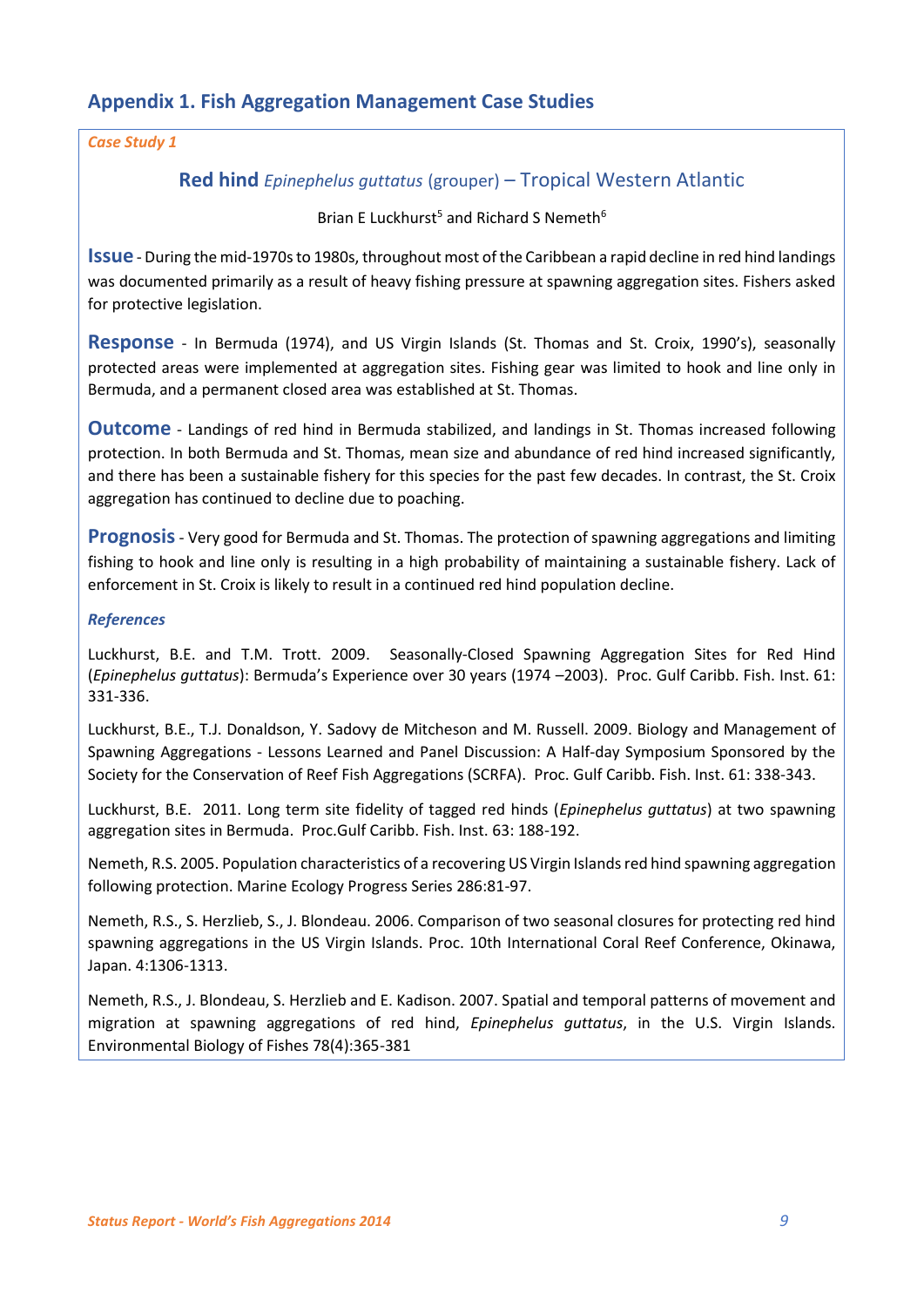#### *Case Study 2*

# **Square-tailed coral grouper** *Plectropomus areolatus* (grouper) – Melanesia

#### Richard Hamilton<sup>4</sup>

**Issue** - Heavily fished throughout Melanesia by small-scale commercial spear fishers who target aggregation sites at night using underwater flashlights. The shallow-water distribution of this species makes it particularly vulnerable to night spearfishing and widespread declines in many locations.

**Response -** Community-based MPAs implemented at several sites in Melanesia to reverse declining aggregation numbers of this species.

**Outcome -** Although aggregation numbers have increased in some locations, marked improvements have not been seen at most managed and monitored sites. Ongoing poaching by night spear fishers is believed to be the main reason for limited recovery at many sites.

**Prognosis-** This is a relatively fast growing species with limited larval dispersal and a prolonged spawning season in Melanesia; therefore aggregations should recover quickly if enforcement is effective. The prognosis for these aggregations and the fisheries they support would be improved if bans on selling or purchasing this species in the 10 days prior to and including the new moon spawning periods were enforced.

#### *References*

Almany, G.R., Hamilton, R.J., Matawai, M., Bode, M., Potuku, T., Saenz-Agudelo, P., Planes, S., Berumen, M.L., Rhodes, K.L., Thorrold, S.R., Russ, G.R. and Jones, G.P. 2013. Dispersal of grouper larvae drives local resource sharing in a coral reef fishery. Current Biology 23, 626-630.

Hamilton R.J., Giningele M., Aswani S. and Ecochad J. 2012. Fishing in the dark - local knowledge, night spearfishing and spawning aggregations in the Western Solomon Islands. Biological Conservation. 145(1): 246-257.

Hamilton R.J., Potuku T. and Montambault J. 2011. Community-based conservation results in the recovery of reef fish spawning aggregations in the Coral Triangle. Biological Conservation 144(6): 1850-1858.

Hamilton, R.J., Sadovy de Mitcheson Y. and Aguilar-Perera A. 2012. The role of local ecological knowledge in the conservation and management of reef fish spawning aggregations. In: Y.S. de Mitcheson and P.L. Colin (eds.), Reef Fish Spawning Aggregations: Biology, Research and Management, Springer, Fish & Fisheries Series 35, pp. 331-369. Springer Science+Business Media B.V.

Rhodes K.L., Taylor B.M., Wichilmel C. B., Joseph E., Hamilton R.J., Almany G. 2013. Squaretail coral grouper *Plectropomus areolatus* reproduction in Pohnpei, Micronesia, using age-based techniques. Journal of Fish Biology 82, 1333-1350.

Rhodes, K.L. & Tupper, M.H. 2008. The vulnerability of reproductively active squaretail coral grouper (*Plectropomus areolatus*) to fishing. Fishery Bulletin 106: 194–203.

Rhodes, K. L., and Sadovy de Mitcheson, Y. 2012. Chapter 12.8 *Plectropomus areolatus* pp. 445-449. In: Sadovy de Mitcheson, Y. & P.L. Colin (eds.). Reef Fish Spawning Aggregations: Biology, Research and Management, Fish & Fisheries Series 35: pp. 644 DOI 10.1007/978-94-007-1980-4\_3, Springer Science+Business Media B.V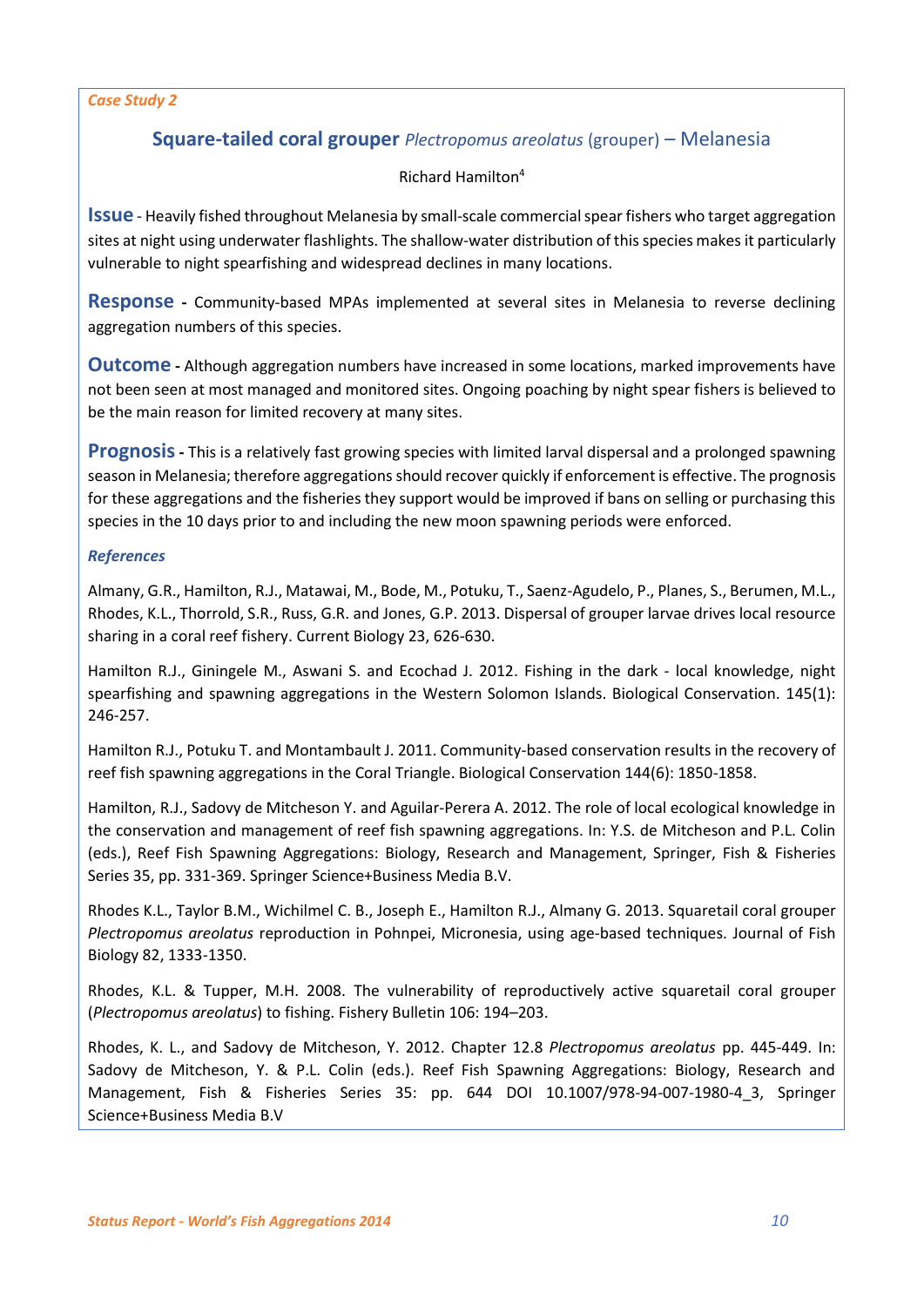#### *Case Study 3*

# **Square-tailed coral grouper** *Plectropomus areolatus*, **camouflage grouper** *Epinephelus polyphekadion,* and **brown marbled grouper** *Epinephelus fuscoguttatus* – Palau and Pohnpei

Yvonne Sadovy<sup>2</sup> and Richard S Nemeth<sup>6</sup>

**Issue** – Over the past few decades, in western Palau, according to fisher interview, and Pohnpei Micronesia there have been marked declines in landings of the square-tailed coral grouper (*Plectropomus areolatus),*  camouflage grouper (*Epinephelus polyphekadion*) and brown marbled grouper (*Epinephelus fuscoguttatus*).

**Response** – Seasonal closures to fishing were introduced for most months that aggregation and spawning occurs, and both the Palau (Ebiil since 2000) and Pohnpei (Kehpara) spawning sites are within MPAs. However, enforcement in Ebiil was minimal to begin with and poaching occurred, but in the last 5 years it was much improved due to improved funding for at-sea patrols, and an additional month was included in the seasonal closure. In contrast, relaxation of enforcement in Kehpara Marine Sanctuary, Pohnpei has occurred over the past 10 years.

**Outcome** - The square-tailed coral grouper at Ebiil has shown a clear increase in numbers over a 5-year period (2009-2014). The numbers of the other two groupers at the Ebiil site remained stable. The relatively faster life cycle of square-tailed coral grouper likely explains this quicker recovery. Limited enforcement in Pohnpei most likely contributed to increased poaching by night-time spear fishers and declines in spawning populations of all three species, in particular square-tailed coral grouper at shallow depths.

**Prognosis**- Excellent in Palau if regular effective enforcement at all hours of the day continues at Ebiil. In Pohnpei, improvements in enforcement and management will be needed to reverse declining trends.

#### *References*

Fisher Interviews Palau 2003: [http://www.scrfa.org/images/stories/pdf/scrfa/palau\\_interview\\_report.pdf](http://www.scrfa.org/images/stories/pdf/scrfa/palau_interview_report.pdf)

Baseline study report, Ebiil grouper spawning aggregation site: [http://www.scrfa.org/images/stories/pdf/scrfa/ebiil\\_final\\_report\\_2010\\_without\\_section\\_2\\_educational\\_m](http://www.scrfa.org/images/stories/pdf/scrfa/ebiil_final_report_2010_without_section_2_educational_materials.pdf) [aterials.pdf](http://www.scrfa.org/images/stories/pdf/scrfa/ebiil_final_report_2010_without_section_2_educational_materials.pdf)

Rhodes K.L., Nemeth R.S., Kadison E, Joseph E. 2014. Spatial, temporal and environmental dynamics of a multi-species epinephelid spawning aggregation in Pohnpei, Micronesia 33:765–775

Rhodes, K.L. & Tupper, M.H. 2008. The vulnerability of reproductively active squaretail coral grouper (*Plectropomus areolatus*) to fishing. *Fishery Bulletin* **106**: 194203.

Rhodes, K. L., and Sadovy de Mitcheson, Y. 2012 Chapter 12.8 *Plectropomus areolatus* pp. 445-449. In: Sadovy de Mitcheson, Y. & P.L. Colin (eds.). Reef Fish Spawning Aggregations: Biology, Research and Management, Fish & Fisheries Series 35: pp. 644 DOI 10.1007/978-94-007-1980-4\_3, Springer Science+Business Media B.V